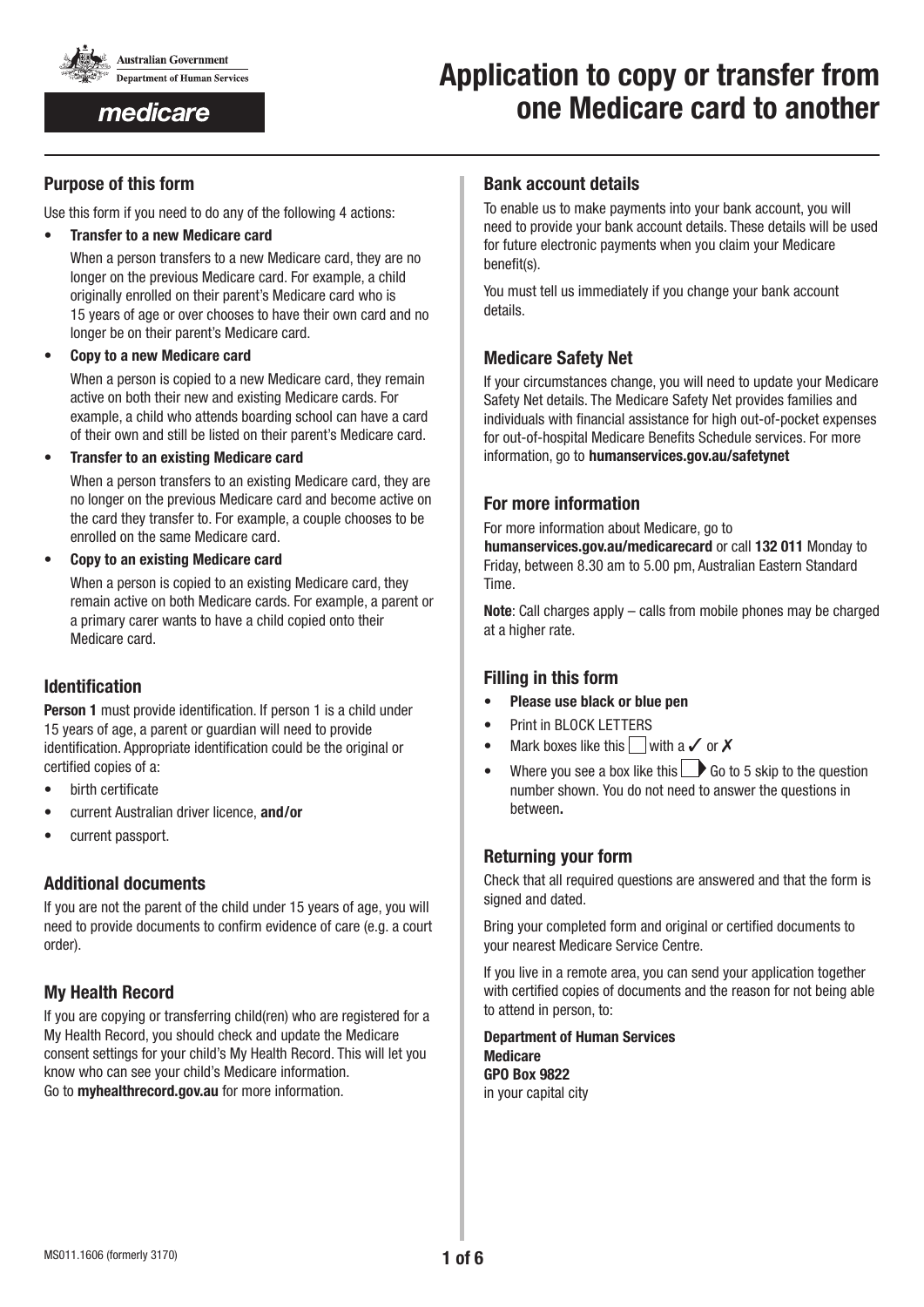## **Details of people wanting to copy or transfer**

|   | $\sim$ and $\sim$ poople wallung to oopy of the                                                                                                                                                              |                                                                                                                                                                                                                                                                                                                                                                                                                                                                                                                                                                                                                                                                                  |
|---|--------------------------------------------------------------------------------------------------------------------------------------------------------------------------------------------------------------|----------------------------------------------------------------------------------------------------------------------------------------------------------------------------------------------------------------------------------------------------------------------------------------------------------------------------------------------------------------------------------------------------------------------------------------------------------------------------------------------------------------------------------------------------------------------------------------------------------------------------------------------------------------------------------|
| 2 | Person 1<br>I would like to:<br><b>Tick ONE only</b><br>transfer to a new card<br>copy to a new card<br>transfer to an existing card<br>copy to an existing card<br>Medicare card number person 1<br>Ref no. | Questions 10 and 11 are optional and will not affect your<br>application. If you do answer, the information will help us to<br>continue to improve services to Aboriginal and Torres Strait<br>Islander Australians and Australian South Sea Islanders.<br>Australian South Sea Islanders are the descendants of Pacific<br>Islander labourers brought from the Western Pacific in the<br>19th Century.<br>You can have this information removed from your Medicare<br>records at any time by calling the Aboriginal and Torres Strait<br>Islander Access Line on 1800 556 955 or by visiting one of<br>our service centres.<br>Note: Call charges may apply from mobile phones. |
| 3 | <b>Mrs</b><br><b>Miss</b><br>Ms<br>Other<br>Mr<br>Family name<br>First given name<br>Second given name                                                                                                       | Are you of Aboriginal or Torres Strait Islander Australian origin?<br>If you are of both Aboriginal and Torres Strait Islander Australian<br>origin, please tick both 'Yes' boxes.<br>No<br>Yes - Aboriginal Australian<br>Yes - Torres Strait Islander Australian<br>11 Are you of Australian South Sea Islander origin?                                                                                                                                                                                                                                                                                                                                                        |
| 4 | Have you ever used or been known by any other name<br>(e.g. name at birth, maiden name, previous married name,<br>Aboriginal or tribal name, alias, adoptive name, foster name)?<br>Other name               | No<br>Yes<br>12 Do you need a duplicate Medicare card?<br>A duplicate card is a copy of your Medicare card. If you have<br>more than 1 person on your Medicare card you may find it<br>useful to have a duplicate card.                                                                                                                                                                                                                                                                                                                                                                                                                                                          |
|   | Type of name (e.g. maiden name)                                                                                                                                                                              | No<br>Yes<br>13 Please read this before answering the following question.<br>You only need to complete person 2 to person 4 details if                                                                                                                                                                                                                                                                                                                                                                                                                                                                                                                                           |
| 5 | Your date of birth                                                                                                                                                                                           | there are more people on your Medicare card who are<br>wanting to copy or transfer with you.                                                                                                                                                                                                                                                                                                                                                                                                                                                                                                                                                                                     |
|   | Your gender<br>Male L<br>Female                                                                                                                                                                              | Does a second person need to copy or transfer?<br>$\rightarrow$ Go to 40<br>No<br>Yes                                                                                                                                                                                                                                                                                                                                                                                                                                                                                                                                                                                            |
| 7 | Your permanent address                                                                                                                                                                                       |                                                                                                                                                                                                                                                                                                                                                                                                                                                                                                                                                                                                                                                                                  |
|   | Postcode                                                                                                                                                                                                     |                                                                                                                                                                                                                                                                                                                                                                                                                                                                                                                                                                                                                                                                                  |
| 8 | Your postal address (If different to above)<br>Postcode                                                                                                                                                      |                                                                                                                                                                                                                                                                                                                                                                                                                                                                                                                                                                                                                                                                                  |
| 9 | Daytime phone number<br>Email                                                                                                                                                                                |                                                                                                                                                                                                                                                                                                                                                                                                                                                                                                                                                                                                                                                                                  |

### **10 Please read this before answering the following questions.**

П

 $|_{@}$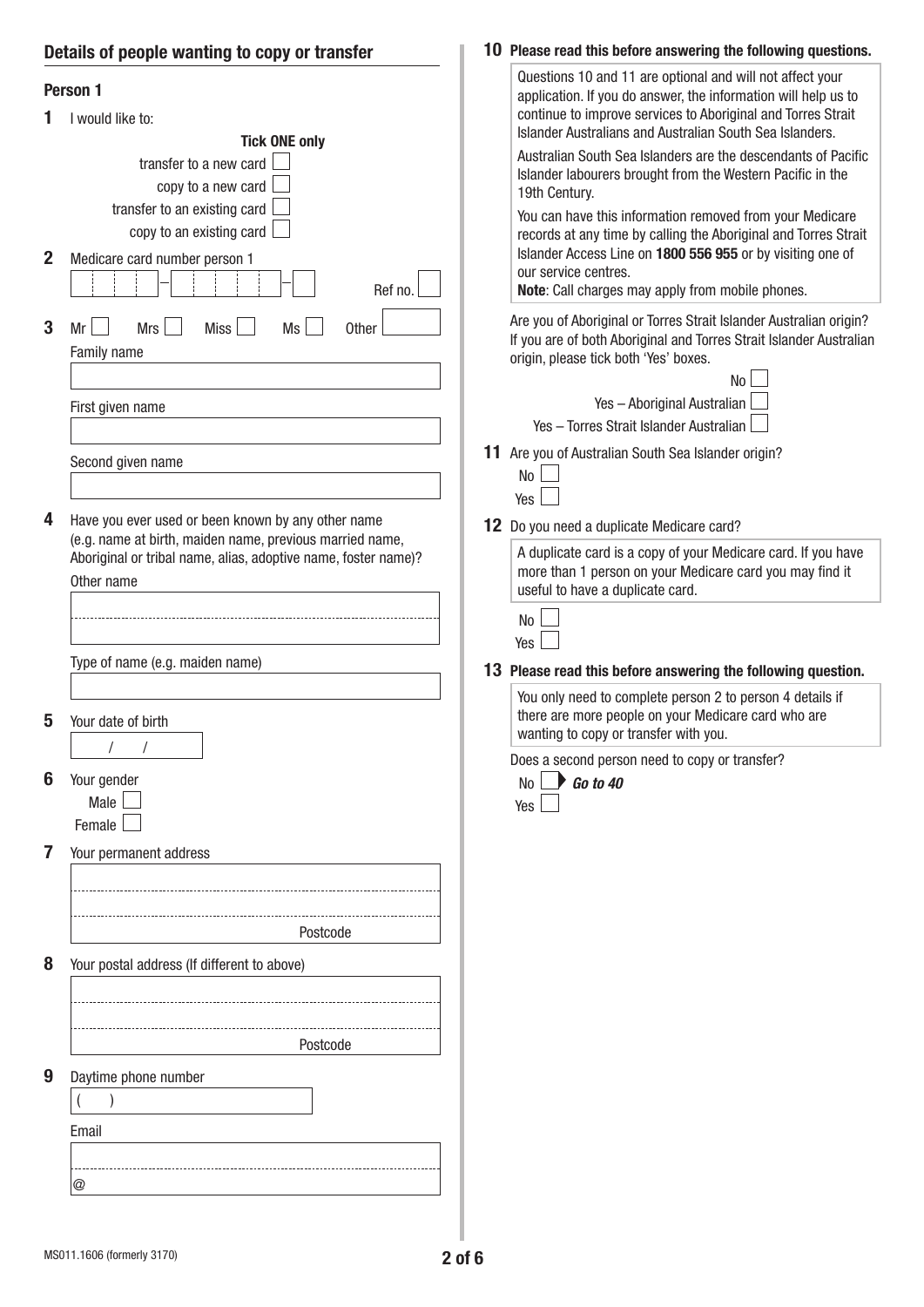### **Person 2**

|              | 14 I would like to:                                                                                                                                                                                                                                                                                                                                                                                                                                                                                                                                                                                                                                                              |       | 23 I would like to:                                                                                                                                                                                                                                                                                                                                                                                                                                                                                                                                                                                                                                                              |
|--------------|----------------------------------------------------------------------------------------------------------------------------------------------------------------------------------------------------------------------------------------------------------------------------------------------------------------------------------------------------------------------------------------------------------------------------------------------------------------------------------------------------------------------------------------------------------------------------------------------------------------------------------------------------------------------------------|-------|----------------------------------------------------------------------------------------------------------------------------------------------------------------------------------------------------------------------------------------------------------------------------------------------------------------------------------------------------------------------------------------------------------------------------------------------------------------------------------------------------------------------------------------------------------------------------------------------------------------------------------------------------------------------------------|
|              | <b>Tick ONE only</b>                                                                                                                                                                                                                                                                                                                                                                                                                                                                                                                                                                                                                                                             |       | <b>Tick ONE only</b>                                                                                                                                                                                                                                                                                                                                                                                                                                                                                                                                                                                                                                                             |
|              | transfer to a new card                                                                                                                                                                                                                                                                                                                                                                                                                                                                                                                                                                                                                                                           |       | transfer to a new card                                                                                                                                                                                                                                                                                                                                                                                                                                                                                                                                                                                                                                                           |
|              | copy to a new card                                                                                                                                                                                                                                                                                                                                                                                                                                                                                                                                                                                                                                                               |       | copy to a new card                                                                                                                                                                                                                                                                                                                                                                                                                                                                                                                                                                                                                                                               |
|              | transfer to an existing card                                                                                                                                                                                                                                                                                                                                                                                                                                                                                                                                                                                                                                                     |       | transfer to an existing card                                                                                                                                                                                                                                                                                                                                                                                                                                                                                                                                                                                                                                                     |
|              | copy to an existing card                                                                                                                                                                                                                                                                                                                                                                                                                                                                                                                                                                                                                                                         |       | copy to an existing card                                                                                                                                                                                                                                                                                                                                                                                                                                                                                                                                                                                                                                                         |
|              | <b>15</b> Medicare card number person 2<br>Ref no.                                                                                                                                                                                                                                                                                                                                                                                                                                                                                                                                                                                                                               |       | 24 Medicare card number person 3<br>Ref no.                                                                                                                                                                                                                                                                                                                                                                                                                                                                                                                                                                                                                                      |
| <b>16 Mr</b> | <b>Miss</b><br><b>Mrs</b><br>Ms<br>Other<br>Family name                                                                                                                                                                                                                                                                                                                                                                                                                                                                                                                                                                                                                          | 25 Mr | <b>Mrs</b><br><b>Miss</b><br><b>Ms</b><br><b>Other</b><br>Family name                                                                                                                                                                                                                                                                                                                                                                                                                                                                                                                                                                                                            |
|              |                                                                                                                                                                                                                                                                                                                                                                                                                                                                                                                                                                                                                                                                                  |       |                                                                                                                                                                                                                                                                                                                                                                                                                                                                                                                                                                                                                                                                                  |
|              | First given name                                                                                                                                                                                                                                                                                                                                                                                                                                                                                                                                                                                                                                                                 |       | First given name                                                                                                                                                                                                                                                                                                                                                                                                                                                                                                                                                                                                                                                                 |
|              | Second given name                                                                                                                                                                                                                                                                                                                                                                                                                                                                                                                                                                                                                                                                |       | Second given name                                                                                                                                                                                                                                                                                                                                                                                                                                                                                                                                                                                                                                                                |
|              |                                                                                                                                                                                                                                                                                                                                                                                                                                                                                                                                                                                                                                                                                  |       |                                                                                                                                                                                                                                                                                                                                                                                                                                                                                                                                                                                                                                                                                  |
|              | <b>17</b> Your date of birth                                                                                                                                                                                                                                                                                                                                                                                                                                                                                                                                                                                                                                                     |       | 26 Your date of birth                                                                                                                                                                                                                                                                                                                                                                                                                                                                                                                                                                                                                                                            |
|              | 18 Your gender<br>Male  <br>Female                                                                                                                                                                                                                                                                                                                                                                                                                                                                                                                                                                                                                                               |       | 27 Your gender<br>Male<br>Female                                                                                                                                                                                                                                                                                                                                                                                                                                                                                                                                                                                                                                                 |
|              | 19 Please read this before answering the following questions.                                                                                                                                                                                                                                                                                                                                                                                                                                                                                                                                                                                                                    |       | 28 Please read this before answering the following questions.                                                                                                                                                                                                                                                                                                                                                                                                                                                                                                                                                                                                                    |
|              | Questions 19 and 20 are optional and will not affect your<br>application. If you do answer, the information will help us to<br>continue to improve services to Aboriginal and Torres Strait<br>Islander Australians and Australian South Sea Islanders.<br>Australian South Sea Islanders are the descendants of Pacific<br>Islander labourers brought from the Western Pacific in the<br>19th Century.<br>You can have this information removed from your Medicare<br>records at any time by calling the Aboriginal and Torres Strait<br>Islander Access Line on 1800 556 955 or by visiting one of<br>our service centres.<br>Note: Call charges may apply from mobile phones. |       | Questions 28 and 29 are optional and will not affect your<br>application. If you do answer, the information will help us to<br>continue to improve services to Aboriginal and Torres Strait<br>Islander Australians and Australian South Sea Islanders.<br>Australian South Sea Islanders are the descendants of Pacific<br>Islander labourers brought from the Western Pacific in the<br>19th Century.<br>You can have this information removed from your Medicare<br>records at any time by calling the Aboriginal and Torres Strait<br>Islander Access Line on 1800 556 955 or by visiting one of<br>our service centres.<br>Note: Call charges may apply from mobile phones. |
|              | Are you of Aboriginal or Torres Strait Islander Australian origin?<br>If you are of both Aboriginal and Torres Strait Islander Australian<br>origin, please tick both 'Yes' boxes.<br><b>No</b>                                                                                                                                                                                                                                                                                                                                                                                                                                                                                  |       | Are you of Aboriginal or Torres Strait Islander Australian origin?<br>If you are of both Aboriginal and Torres Strait Islander Australian<br>origin, please tick both 'Yes' boxes.<br>No                                                                                                                                                                                                                                                                                                                                                                                                                                                                                         |
|              | Yes - Aboriginal Australian                                                                                                                                                                                                                                                                                                                                                                                                                                                                                                                                                                                                                                                      |       | Yes - Aboriginal Australian                                                                                                                                                                                                                                                                                                                                                                                                                                                                                                                                                                                                                                                      |
|              | Yes - Torres Strait Islander Australian                                                                                                                                                                                                                                                                                                                                                                                                                                                                                                                                                                                                                                          |       | Yes - Torres Strait Islander Australian                                                                                                                                                                                                                                                                                                                                                                                                                                                                                                                                                                                                                                          |
|              | 20 Are you of Australian South Sea Islander origin?<br>No<br>Yes                                                                                                                                                                                                                                                                                                                                                                                                                                                                                                                                                                                                                 |       | 29 Are you of Australian South Sea Islander origin?<br>No<br>Yes                                                                                                                                                                                                                                                                                                                                                                                                                                                                                                                                                                                                                 |
|              | 21 Signature of person 2 if aged 15 years and over. If you are under<br>15 years of age, parent or guardian authorisation is required at<br>question 51.                                                                                                                                                                                                                                                                                                                                                                                                                                                                                                                         |       | <b>30</b> Signature of person 3 if aged 15 years and over. If you are under<br>15 years of age, parent or guardian authorisation is required at<br>question 51.                                                                                                                                                                                                                                                                                                                                                                                                                                                                                                                  |
|              | $\mathbb{Z}_0$                                                                                                                                                                                                                                                                                                                                                                                                                                                                                                                                                                                                                                                                   |       | A                                                                                                                                                                                                                                                                                                                                                                                                                                                                                                                                                                                                                                                                                |
|              | <b>22</b> Does a third person need to copy or transfer?<br>$\bigtriangledown$ Go to 40<br>No<br>Yes                                                                                                                                                                                                                                                                                                                                                                                                                                                                                                                                                                              | 31    | Does a fourth person need to copy or transfer?<br>$\bigtriangledown$ Go to 40<br>No<br>Yes                                                                                                                                                                                                                                                                                                                                                                                                                                                                                                                                                                                       |

**Person 3**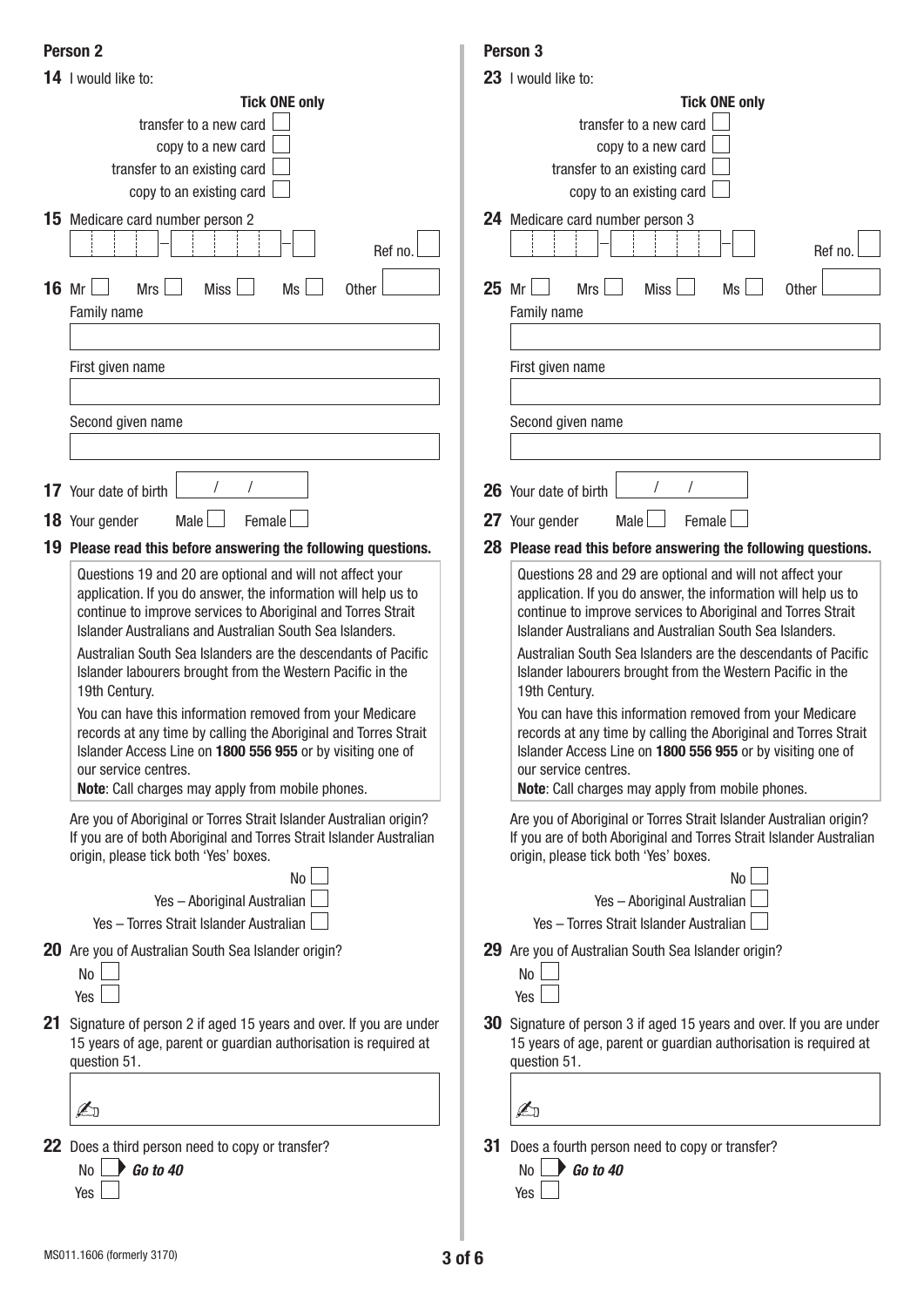## **Person 4**

|    | 32 I would like to:                                                                                                                                                                                                                                                                                                                        |  |  |  |
|----|--------------------------------------------------------------------------------------------------------------------------------------------------------------------------------------------------------------------------------------------------------------------------------------------------------------------------------------------|--|--|--|
|    | <b>Tick ONE only</b>                                                                                                                                                                                                                                                                                                                       |  |  |  |
|    | transfer to a new card $\parallel$                                                                                                                                                                                                                                                                                                         |  |  |  |
|    | copy to a new card                                                                                                                                                                                                                                                                                                                         |  |  |  |
|    | transfer to an existing card                                                                                                                                                                                                                                                                                                               |  |  |  |
|    | copy to an existing card                                                                                                                                                                                                                                                                                                                   |  |  |  |
|    | 33 Medicare card number person 4                                                                                                                                                                                                                                                                                                           |  |  |  |
|    | Ref no.                                                                                                                                                                                                                                                                                                                                    |  |  |  |
|    | $34$ Mr $\vert$ $\vert$<br>Mrs<br>Miss  <br>Ms<br><b>Other</b>                                                                                                                                                                                                                                                                             |  |  |  |
|    | <b>Family name</b>                                                                                                                                                                                                                                                                                                                         |  |  |  |
|    |                                                                                                                                                                                                                                                                                                                                            |  |  |  |
|    | First given name                                                                                                                                                                                                                                                                                                                           |  |  |  |
|    |                                                                                                                                                                                                                                                                                                                                            |  |  |  |
|    | Second given name                                                                                                                                                                                                                                                                                                                          |  |  |  |
|    |                                                                                                                                                                                                                                                                                                                                            |  |  |  |
|    |                                                                                                                                                                                                                                                                                                                                            |  |  |  |
|    | 7<br>$\prime$<br><b>35</b> Your date of birth                                                                                                                                                                                                                                                                                              |  |  |  |
|    | Female<br>Male $\Box$<br><b>36</b> Your gender                                                                                                                                                                                                                                                                                             |  |  |  |
|    | 37 Please read this before answering the following questions.                                                                                                                                                                                                                                                                              |  |  |  |
|    | application. If you do answer, the information will help us to<br>continue to improve services to Aboriginal and Torres Strait<br>Islander Australians and Australian South Sea Islanders.<br>Australian South Sea Islanders are the descendants of Pacific<br>Islander labourers brought from the Western Pacific in the<br>19th Century. |  |  |  |
|    | You can have this information removed from your Medicare<br>records at any time by calling the Aboriginal and Torres Strait<br>Islander Access Line on 1800 556 955 or by visiting one of<br>our service centres.<br>Note: Call charges may apply from mobile phones.                                                                      |  |  |  |
|    | Are you of Aboriginal or Torres Strait Islander Australian origin?<br>If you are of both Aboriginal and Torres Strait Islander Australian<br>origin, please tick both 'Yes' boxes.                                                                                                                                                         |  |  |  |
|    | No<br>Yes - Aboriginal Australian                                                                                                                                                                                                                                                                                                          |  |  |  |
|    | Yes - Torres Strait Islander Australian                                                                                                                                                                                                                                                                                                    |  |  |  |
|    | <b>38</b> Are you of Australian South Sea Islander origin?<br>No<br>Yes                                                                                                                                                                                                                                                                    |  |  |  |
| 39 |                                                                                                                                                                                                                                                                                                                                            |  |  |  |
|    | Signature of person 4 if aged 15 years and over. If you are under<br>15 years of age, parent or guardian authorisation is required at<br>question 51.                                                                                                                                                                                      |  |  |  |
|    |                                                                                                                                                                                                                                                                                                                                            |  |  |  |
|    |                                                                                                                                                                                                                                                                                                                                            |  |  |  |
|    | If more people need to be added, attach a separate<br>sheet with their details and signatures.                                                                                                                                                                                                                                             |  |  |  |

## **Existing Medicare card details**

|       | 40 Are persons 1, 2, 3 or 4 copying or transferring to an existing<br>Medicare card?                                                                       |  |  |
|-------|------------------------------------------------------------------------------------------------------------------------------------------------------------|--|--|
|       | Provide details of the person on the existing Medicare card to<br>which additional name(s) are to be added. This person must<br>be aged 15 years and over. |  |  |
|       | $\bigcup$ Go to 51<br><b>No</b><br>Yes                                                                                                                     |  |  |
| 41    | Medicare card number<br>Ref no.                                                                                                                            |  |  |
| 42 Mr | <b>Mrs</b><br><b>Ms</b><br><b>Miss</b><br><b>Other</b><br>Family name                                                                                      |  |  |
|       |                                                                                                                                                            |  |  |
|       | First given name                                                                                                                                           |  |  |
|       | Second given name                                                                                                                                          |  |  |
|       |                                                                                                                                                            |  |  |
|       | $\sqrt{2}$<br>43 Your date of birth                                                                                                                        |  |  |
|       | Male<br>Female<br>44 Your gender                                                                                                                           |  |  |
|       | 45 Permanent address                                                                                                                                       |  |  |
|       |                                                                                                                                                            |  |  |
|       |                                                                                                                                                            |  |  |
|       | Postcode                                                                                                                                                   |  |  |
|       | 46 Postal address (If different to above)                                                                                                                  |  |  |
|       |                                                                                                                                                            |  |  |
|       |                                                                                                                                                            |  |  |
|       | Postcode                                                                                                                                                   |  |  |
|       | 47 Daytime phone number                                                                                                                                    |  |  |
|       |                                                                                                                                                            |  |  |
|       | Email                                                                                                                                                      |  |  |
|       |                                                                                                                                                            |  |  |
|       | @                                                                                                                                                          |  |  |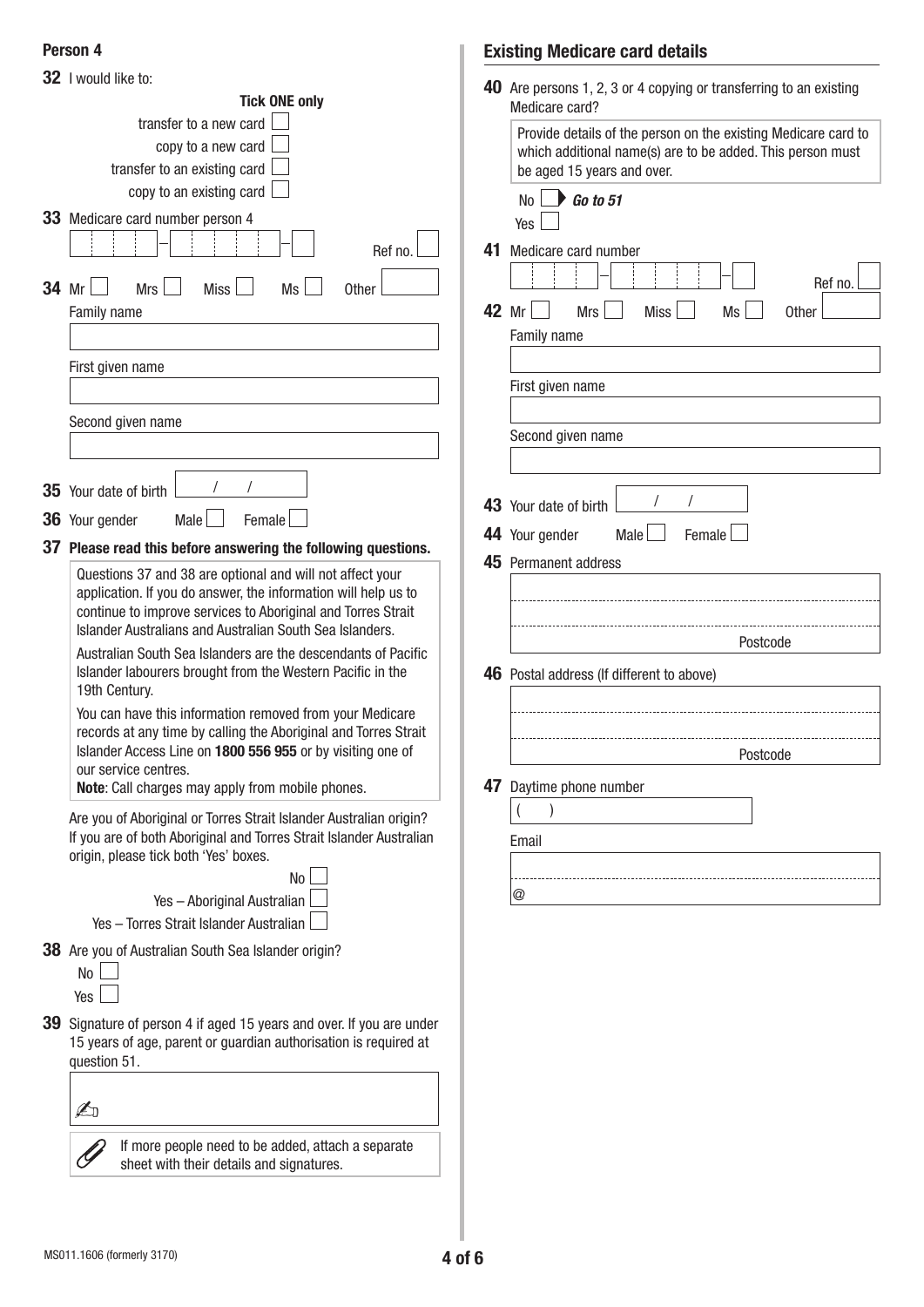| Questions 48 and 49 are optional and will not affect your<br>application. If you do answer, the information will help us to                                                                                       | 51 Please read this before answering the following question.                                                                                                                                                    |  |  |
|-------------------------------------------------------------------------------------------------------------------------------------------------------------------------------------------------------------------|-----------------------------------------------------------------------------------------------------------------------------------------------------------------------------------------------------------------|--|--|
| continue to improve services to Aboriginal and Torres Strait<br>Islander Australians and Australian South Sea Islanders.                                                                                          | Only complete this question if you are copying or transferring<br>a child under 15 years of age.                                                                                                                |  |  |
| Australian South Sea Islanders are the descendants of Pacific<br>Islander labourers brought from the Western Pacific in the<br>19th Century.                                                                      | To copy a child under 15 years of age to a new or existing<br>Medicare card, the signature of at least one parent or<br>guardian is required.                                                                   |  |  |
| You can have this information removed from your Medicare<br>records at any time by calling the Aboriginal and Torres Strait<br>Islander Access Line on 1800 556 955 or by visiting one of<br>our service centres. | Where it is not possible for a parent or guardian to authorise<br>the copy of a child to another card, the primary carer must<br>provide relationship documents or evidence that the child is in<br>their care. |  |  |
| Note: Call charges may apply from mobile phones.<br>Are you of Aboriginal or Torres Strait Islander Australian origin?<br>If you are of both Aboriginal and Torres Strait Islander Australian                     | To transfer a child under 15 years of age to a new or existing<br>Medicare card, the signature of both parents or guardians (if<br>applicable) is required.                                                     |  |  |
| origin, please tick both 'Yes' boxes.<br>No<br>Yes - Aboriginal Australian                                                                                                                                        | Are persons 1, 2, 3 or 4 under 15 years of age?<br>No                                                                                                                                                           |  |  |
| Yes - Torres Strait Islander Australian                                                                                                                                                                           | Your relationship to the child(ren) under 15 years of<br>Yes<br>age (e.g. grandparent)                                                                                                                          |  |  |
| 49 Are you of Australian South Sea Islander origin?                                                                                                                                                               |                                                                                                                                                                                                                 |  |  |
| No<br>Yes                                                                                                                                                                                                         | I declare that:                                                                                                                                                                                                 |  |  |
| 50 I declare that:                                                                                                                                                                                                | I have read and understood the Privacy notice contained in<br>this form.                                                                                                                                        |  |  |
| I have read and understood the Privacy notice contained in<br>$\bullet$<br>this form.                                                                                                                             | I authorise:<br>the changes requested for the child(ren) listed on this form.                                                                                                                                   |  |  |
| Signature of person on the existing Medicare card                                                                                                                                                                 | Full name of parent or guardian 1                                                                                                                                                                               |  |  |
| $\mathbb{Z}_1$                                                                                                                                                                                                    | Signature of parent or guardian 1                                                                                                                                                                               |  |  |
| Date                                                                                                                                                                                                              | $\mathbb{Z}_0$                                                                                                                                                                                                  |  |  |
|                                                                                                                                                                                                                   | Date                                                                                                                                                                                                            |  |  |
|                                                                                                                                                                                                                   |                                                                                                                                                                                                                 |  |  |
|                                                                                                                                                                                                                   | Full name of parent or guardian 2                                                                                                                                                                               |  |  |
|                                                                                                                                                                                                                   |                                                                                                                                                                                                                 |  |  |
|                                                                                                                                                                                                                   | Signature of parent or guardian 2                                                                                                                                                                               |  |  |
|                                                                                                                                                                                                                   | $\mathbb{Z}_0$                                                                                                                                                                                                  |  |  |
|                                                                                                                                                                                                                   | Date                                                                                                                                                                                                            |  |  |
|                                                                                                                                                                                                                   |                                                                                                                                                                                                                 |  |  |